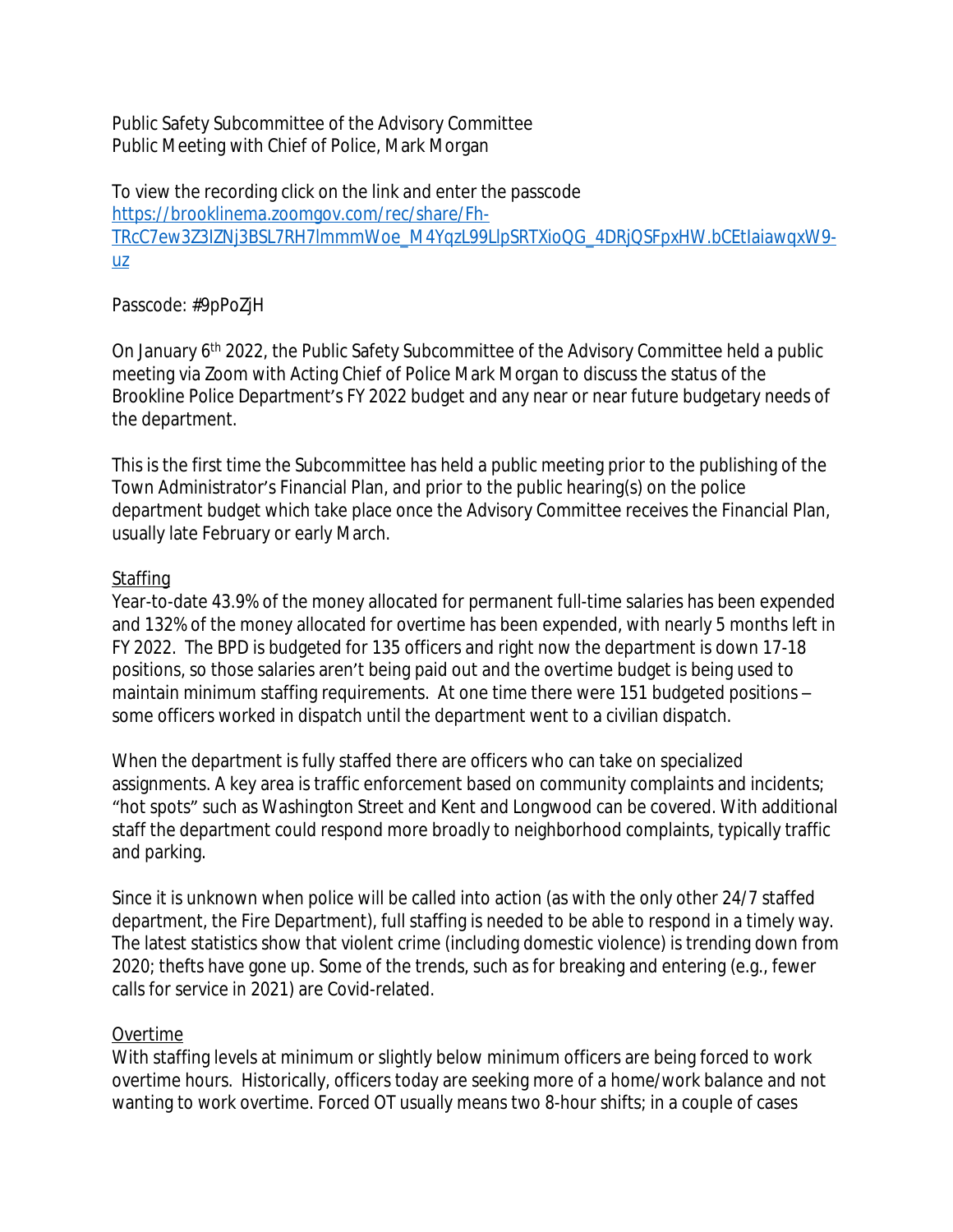supervisors had to work 24 hours. A supervisor needs to be on duty for every shift. Forced OT has become more of an issue since the summer – a recent surge of Covid in the department has impacted the need for forced OT. Forced OT particularly hits the younger officers who might have to do OT five days in a row. This is largely due to union seniority rules. The Chief would prefer to be able to spread it out. Officers also prefer detail work to overtime.

### Career Development

With fewer staff, it hasn't been possible to do specialized 5-day trainings, which would require other officers to do more overtime. These trainings boost morale and affect career development. Patrol officers are encouraged to train and study for promotional exams. One has to be a patrol officer for three years to take the sergeant's exam, but now it's typically 4 to 5 years. LEDA (Law Enforcement Development Association) has a 3-step program for leadership training. Fewer training opportunities also limit the department's ability to backfill the lost detectives due to training requirements.

## Recruits

The Chief asked for 9 officer recruits. Five\* will enter the Police Academy on January 17<sup>th</sup> and another four will be in the May Police Academy. The first group of officers will be able to be deployed on their own around June; the second group not until the very end of the year. It takes about a year from the time the department gets the list, recruits go through Police Academy and then field training in Brookline, to have an officer on the street. Significant staffing shortages will remain for 2022. [\*4 names were submitted for SB approval on 1/11]

Impact on BPD diversity for those officers who have left. 1 woman detective transferred to Massport, 1 West Indian officer transferred to Weymouth, 1 black officer transferred to Everett. Three of the younger recruits (2 years in the BPD) have transferred out (1 to Weymouth; 2 to Everett). Some exit interviews have been conducted by Deputy Superintendent Richard Allen and Chief Morgan. Increased salary/benefits and/or proximity to home are among the factors. There is no formal evaluation tool other than surveys conducted by the union.

# FY 2023 Capital and Operating Budget Needs

Aligning with the Town's climate action goals the BPD has started to convert the cruiser fleet to hybrid vehicles. Unlike other departments, these vehicles need to be in service 24/7. So far, the experience has been that these vehicles are out of service more than other vehicles – they will need to be replaced after only a couple of years of service. With vehicles out of service, it has not been possible to have times when vehicles are not in use so they can be thoroughly cleaned. This has been a particular problem during Covid. The cruiser budget was cut and the BPD needs more cruisers.

The Chief is asking for a 20% increase across the board – office supplies, training, licenses and services costs have all increased – and an increase in salaries. Cambridge officers recently received a 13% increase in salary, though details of the increase were not known.